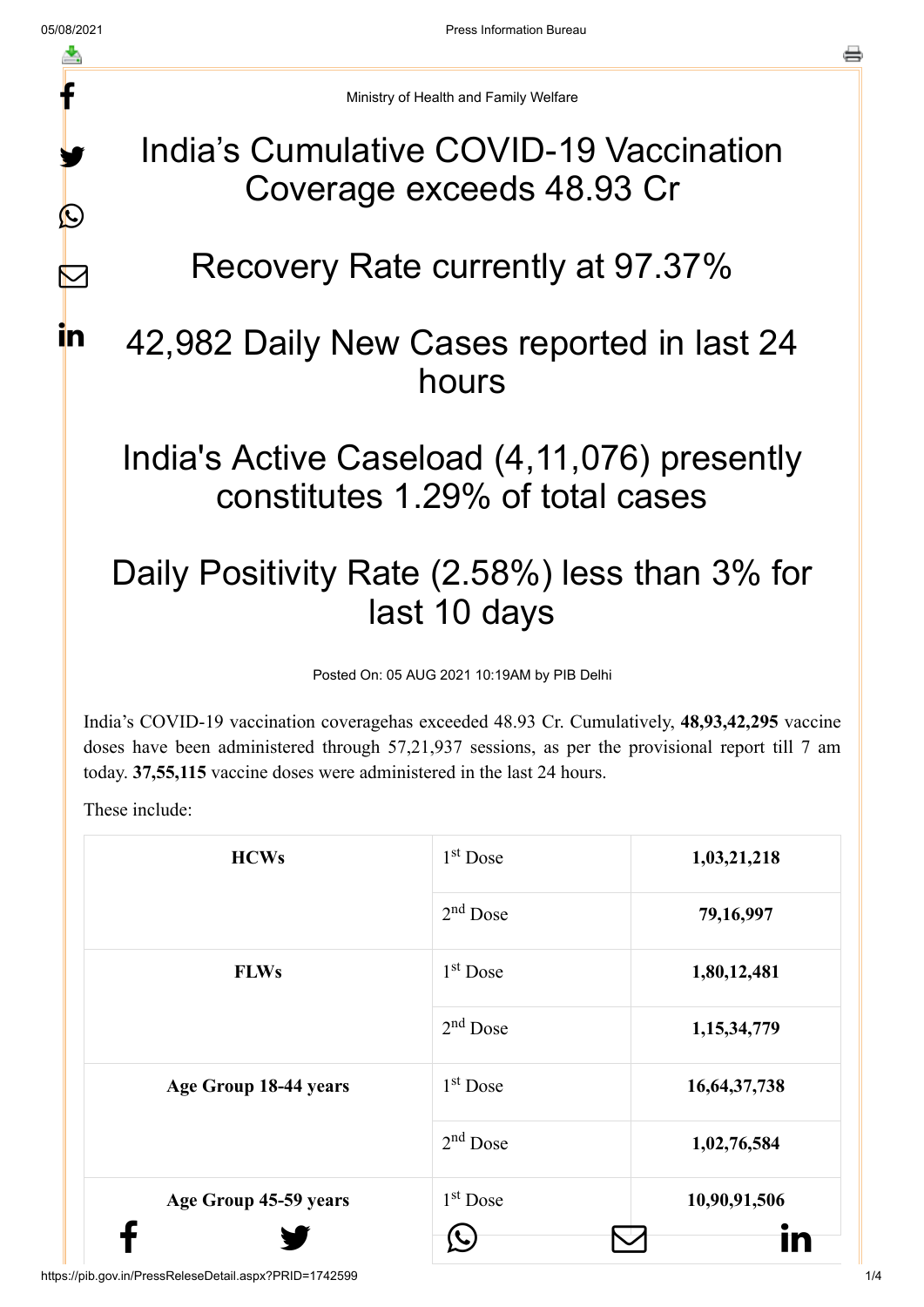#### 05/08/2021 Press Information Bureau

|                             | $2nd$ Dose | 4,09,44,600     |
|-----------------------------|------------|-----------------|
| Over 60 years               | $1st$ Dose | 7,72,63,332     |
|                             | $2nd$ Dose | 3,75,43,060     |
| $\mathbf C$<br><b>Total</b> |            | 48, 93, 42, 295 |
|                             |            |                 |

The new phase of universalization of COVID-19 vaccination has commenced from 21st June, 2021. The Union Government is committed to accelerating the pace and expanding the scope of COVID-19 vaccination throughout the country.

Out of the people infected since the beginning of the pandemic, **3,09,74,748 people have already recovered from COVID-19** and **41,726** patients have recovered in the last 24 hours. This constitutes an overall recovery rate of **97.37%.**



India has reported 42,982 daily new cases in the last 24 hours.

Less than 50,000 Daily New Cases have been reported since thirty-nine consecutive days. This is a result of sustained and collaborative efforts by the Centre and the States/UTs.

 $f \qquad \qquad \bullet \qquad \circledcirc \qquad \qquad \circledcirc$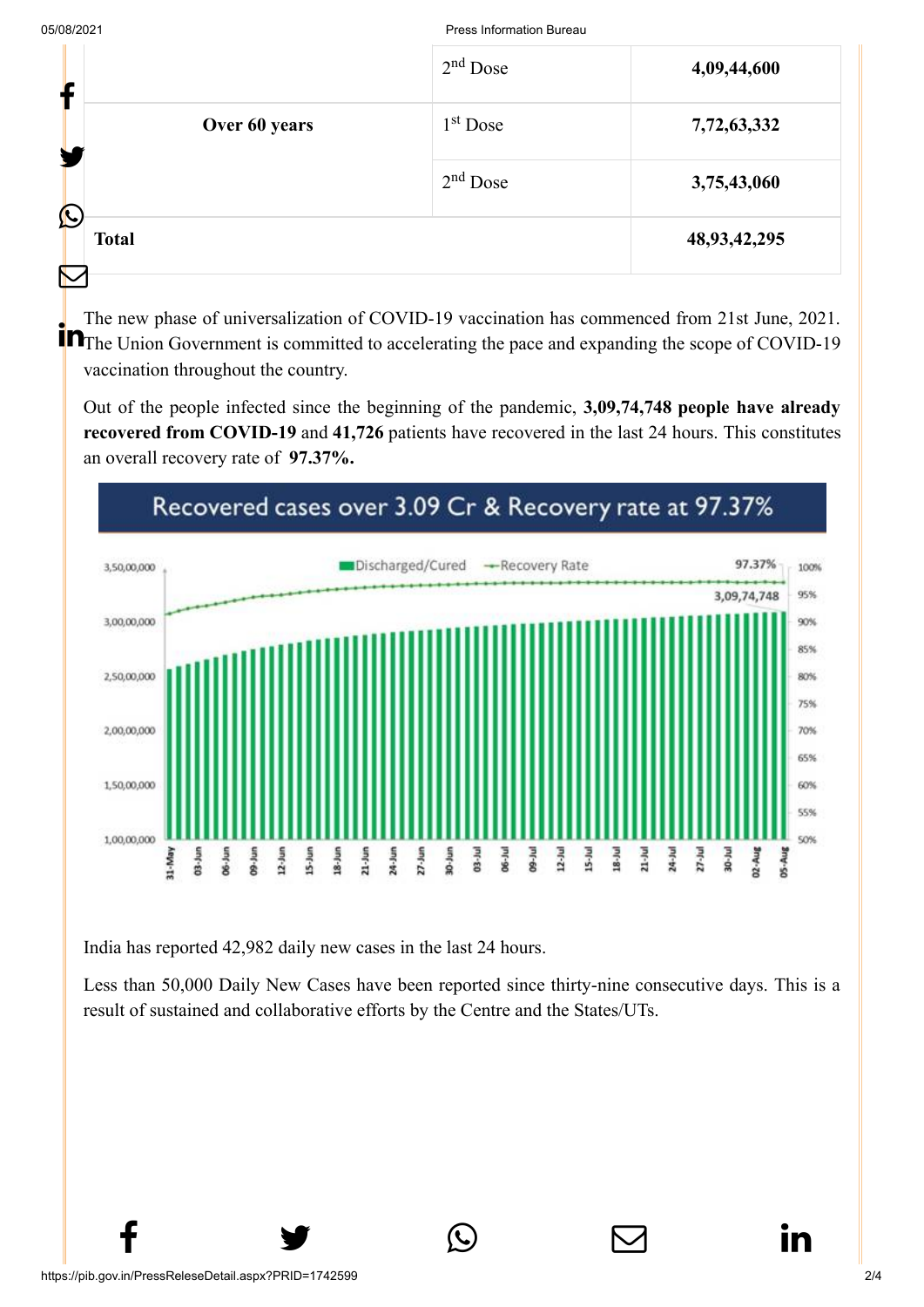05/08/2021 Press Information Bureau



India's Active Caseload today stands at **4,11,076** and active cases now constitute **1.29%** of the country's total Positive Cases.



With substantially ramped up testing capacity across the country, a total of 16,64,030 tests were conducted in the last 24 hours in the country. Cumulatively, India has conducted over **47.48 crore** (**47,48,93,363**) tests so far.

While on one side testing capacity has been enhanced across the country, **Weekly Positivity Rate is currentlyat 2.37%** and the **Daily Positivity rate stands at 2.58% today.** Daily Positivity rate has remained below 5% for 59 consecutive days now.

 $f \qquad \qquad \bullet \qquad \circlearrowright \qquad \qquad \circlearrowright \qquad \qquad \bullet$